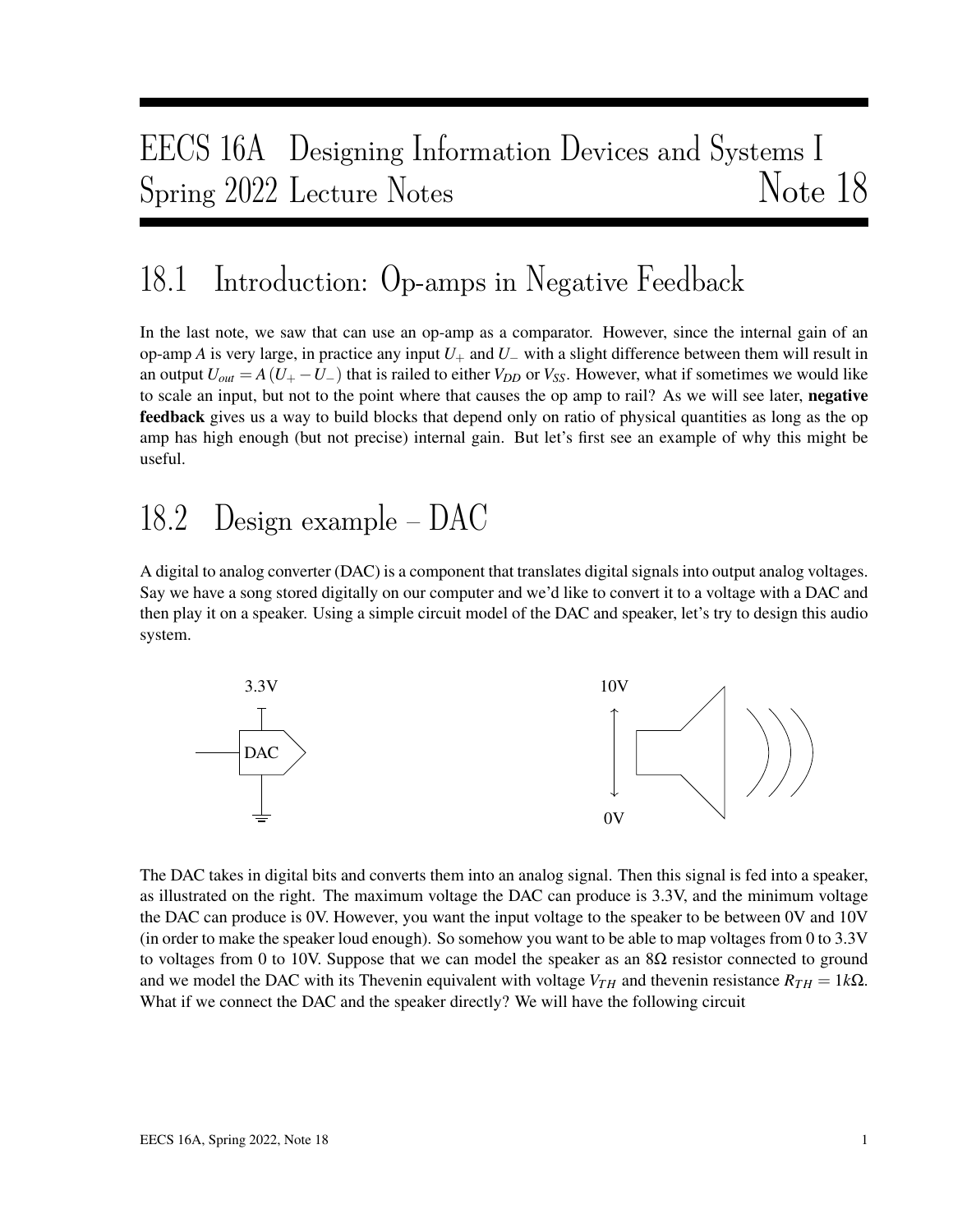

Now we can see that

$$
V_{speaker} = \frac{8}{8 + 1000} \times V_{TH}
$$
 (1)

which is much smaller than  $V_{TH}$ . Recall that we want  $V_{speaker}$  to be three times (10/3.3) larger than  $V_{TH}$  in this example — so this circuit isn't going to do what we would like.

This shows that we cannot directly connect the DAC and speaker – we need some intermediate circuit. In addition to providing a gain of roughly 3, we also want our intermediate circuit to act as a *buffer*. This means that attaching the speaker will not affect the output voltage of the DAC, and the speaker can draw any current required to power the device. So we want something like the following



This looks just like the internal of an op amp! Now notice that based on what we know so far about op amps as comparators, we can't just scale the voltage linearly as we we would have wished: if we connect an ideal op amp (infinite internal gain) with  $V_{DD} = 10V$  and  $V_{SS} = 0V$ , the output voltage would either be 10*V* or 0*V*, but not something in between. To achieve what we would like, we need another tool, which we will introduce in the next section.

#### 18.3 Negative feedback

Negative feedback is used just about everywhere, including electronics, biology, mechanics, robotics, and more. Negative feedback occurrs when some function of the output of a system is fed back into the input, in a way to keep the output at some finite value. Let's turn this high level description into a more mathematical one.

Concretely, we want to get a certain known gain out of our op amp. Currently we have an op-amp with some very large uncertain internal gain. We can describe this problem using a block diagram; a collection of drawings (mathematical in nature) that operate on quantities of interest using simplified representations.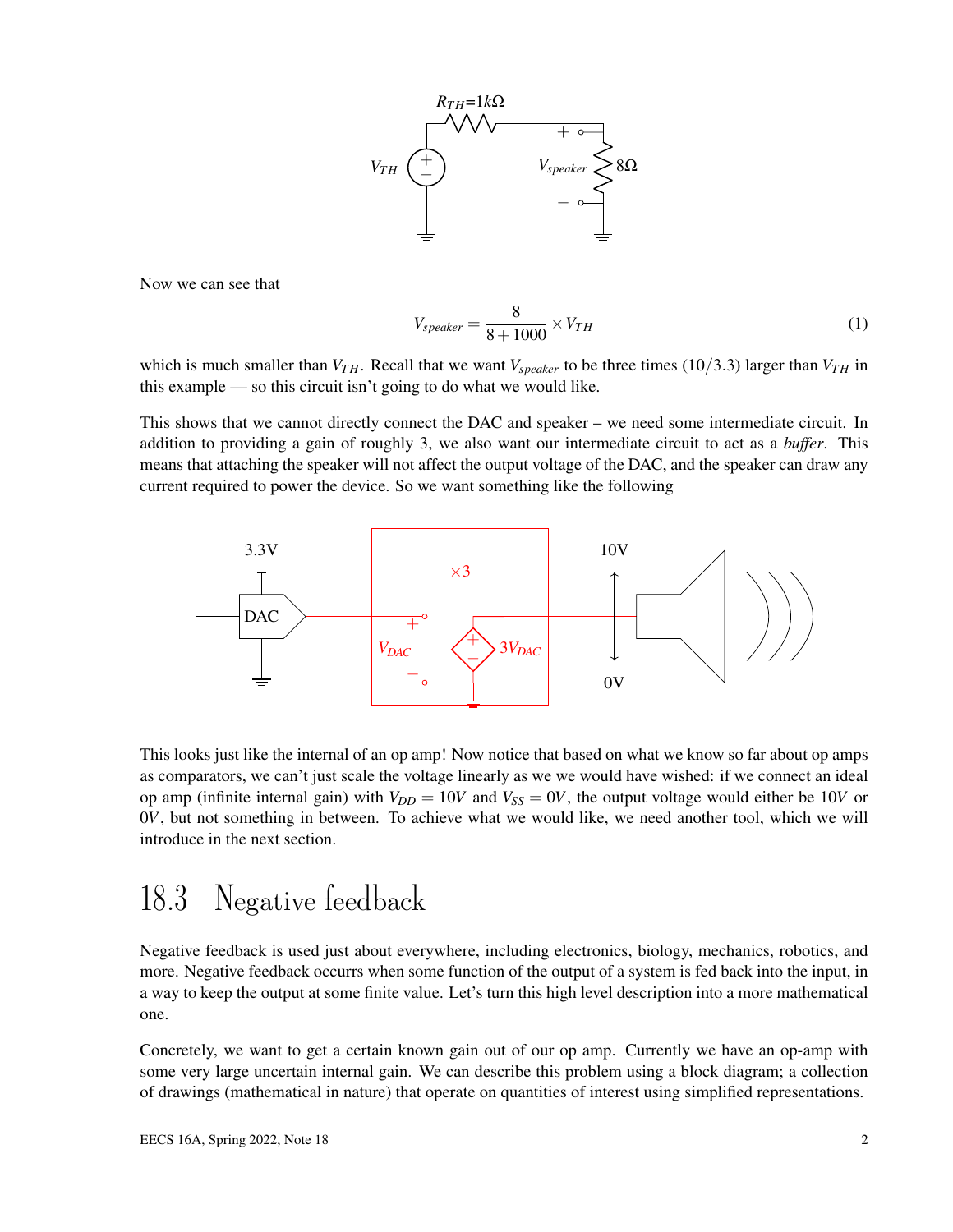Let's take a look at a generic block diagram for negative feedback systems.



The idea is we take the difference between the input and a scaled version (multiplied by *f*) of the output, which we call feedback, and apply gain *A* on it to again produce the output.

Observe that if the feedback signal for some system is increased, the error (input - feedback = error) signal will decrease (move down), which then causes the output to go down as well, i.e., the loop has ability to suppress the original change in the feedback signal!

Now we can get an intuitive idea of how negative feedback can be useful. When we want to get a system to have a desired output, negative feedback loops can help re-adjust to the value of the desired output when the output is too high or too low relative to the target value.

Now let's see how negative feedback loops can be realized in op amps. Consider the following circuit:



To help analyze circuits of this kind, we will introduce two "golden rules" that we could use to make our lives simpler.

### 18.4 Golden Rules

Recall the op amp symbol and equivalent circuit from the previous note: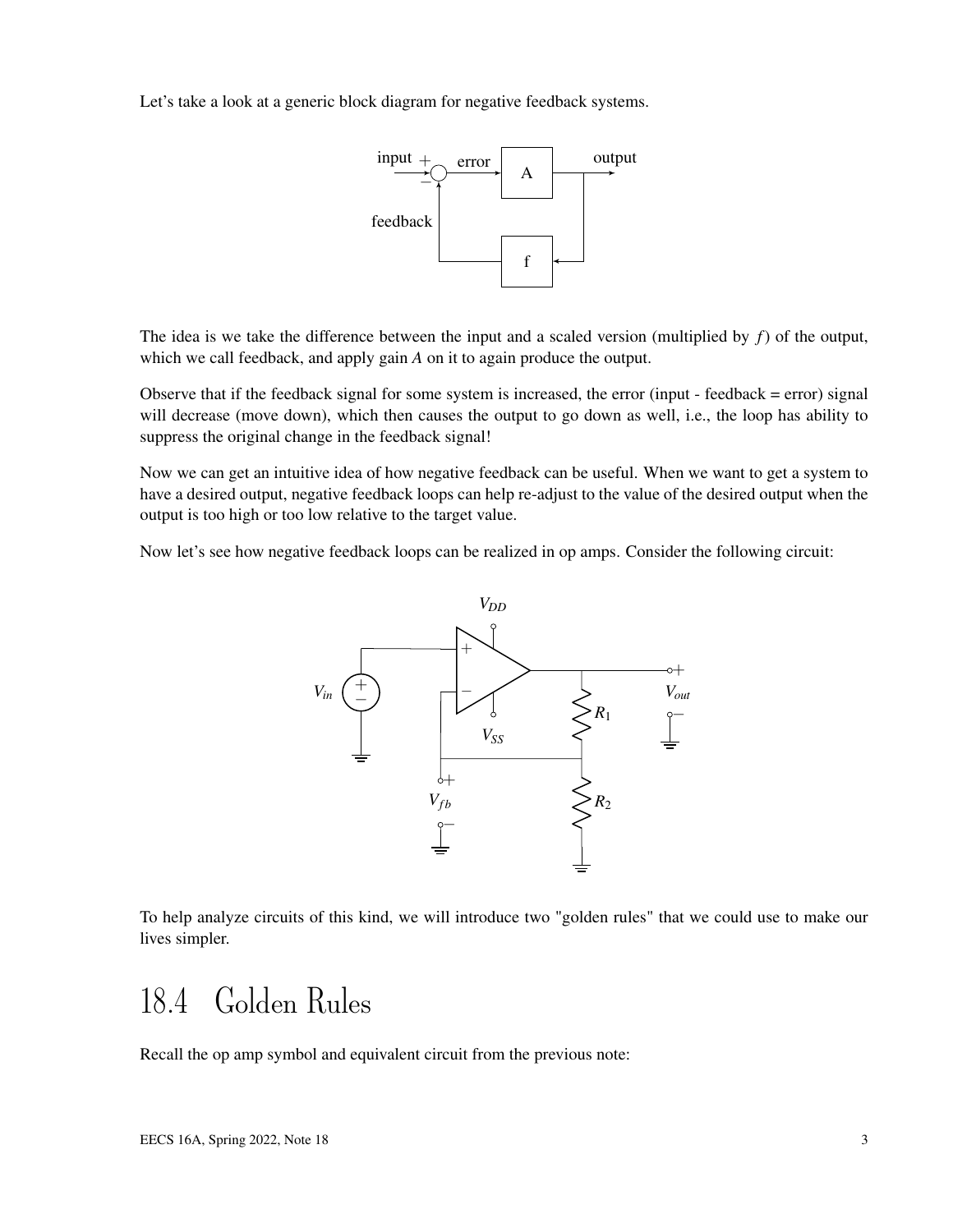

For simplicity, we will sometimes assume that  $V_{SS} = -V_{DD}$ , and we will not draw the supply terminals, as shown below.<sup>1</sup> When this happens,  $(V_{DD}+V_{SS})/2=0$ , so we can simplify the equivalent circuit by removing the lower dependent source.



For an ideal op amp, the "golden rules" are

• (1)  $I_+ = I_- = 0$ . Now let's think about why this is the case. Recall that the equivalent op amp circuit is the following:



Notice that there is no closed circuit connected to the positive or negtiave input terminal of the op amp. Thus, no current can flow into the positive or negative input terminal. Note that this rule holds regardless of whether there is negative feedback or not.

• (2)  $u_+ = u_-$ : We will explain later why this is true, but intuitively this means that the "error signal" going into the op amp must be zero. One important thing to note now is this rule only holds when there is negative feedback.  $A \rightarrow \infty$  implies this Golden Rule. We will see this in homework.

Now let's use the golden rules to analyze the circuit we saw earlier:

<sup>&</sup>lt;sup>1</sup>Note that omitting the supply terminals only makes sense when the op-amp is in negative feedback. When the op-amp is acting as a comparator (i.e. not in negative feedback) the output voltage is basically always either *VDD* or *VSS*. Therefore, we probably want to know what *VDD* and *VSS* are. However, when an op-amp is in negative feedback, the output voltage is generally independent of the supply voltages, so it is ok to omit them. However, even in negative feedback, the output cannot go above *VDD* or below *VSS*. When we omit the supply voltages, we are implicitly stating that the supply voltages are large enough that this never happens.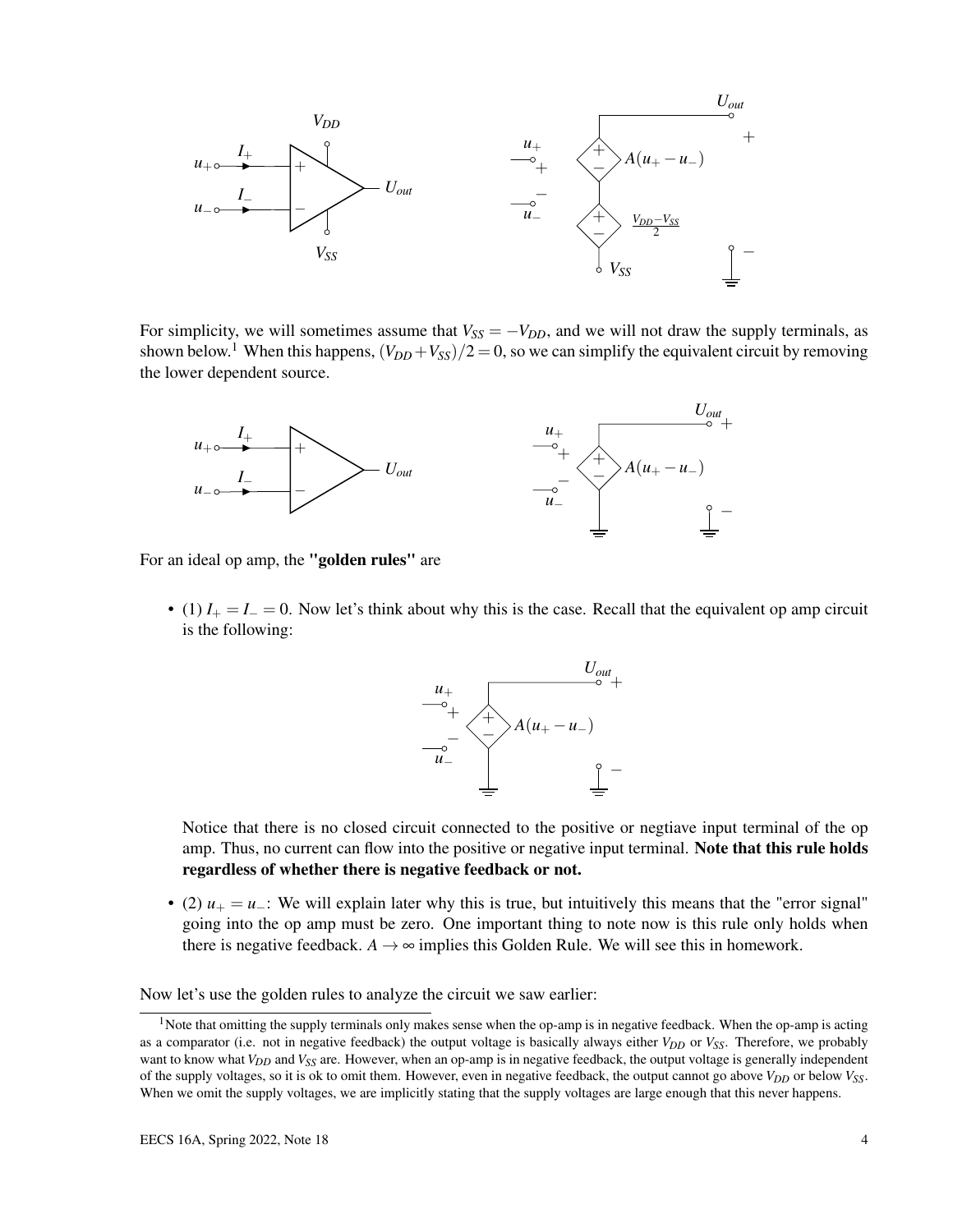

First we apply KCL at the junction between  $R_1$  and  $R_2$  to get the following relationship

$$
I_1 = I_2 + I_-\tag{2}
$$

By the first golden rule, we know that  $I_+ = I_- = 0$ . Hence,

$$
I_1 = I_2. \tag{3}
$$

Now let's apply the second golden rule,  $V_+ = V_-\$ . Using this, we have

$$
V_{in} = V_{fb}.\tag{4}
$$

Now we can solve for  $I_2$  using Ohm's law,  $V_{fb} = I_2 R_2$ , hence

$$
I_2 = \frac{V_{fb}}{R_2}.\tag{5}
$$

Using Ohm's law on  $R_1$ , we also have  $V_{out} - V_{fb} = I_1 R_1$ . Hence,

$$
I_1 = \frac{V_{out} - V_{fb}}{R_1}.\tag{6}
$$

However, we know that  $I_1 = I_2$ , which gives us the following relationship

$$
I_1 = \frac{V_{out} - V_{fb}}{R_1} = \frac{V_{fb}}{R_2} = I_2,\tag{7}
$$

which is equivalent to

$$
I_1 = \frac{V_{out} - V_{in}}{R_1} = \frac{V_{in}}{R_2} = I_2.
$$
\n(8)

Moving terms around, this gives us

$$
V_{out} = V_{in} \left( 1 + \frac{R_1}{R_2} \right). \tag{9}
$$

Notice that here the ratio  $\frac{V_{out}}{V_{in}}$  only depends on the ratio  $\frac{R_1}{R_2}$ . This is a great property since it is rather difficult to produce resistors with a particular absolute resistance. As long as the two resistors are produced with the same error rate  $\varepsilon$ , i.e., they have resistance  $(1+\varepsilon)R_1$  and  $(1+\varepsilon)R_2$ , the ratio between their resistance will remain the same

$$
\frac{(1+\varepsilon)R_1}{(1+\varepsilon)R_2} = \frac{R_1}{R_2}.\tag{10}
$$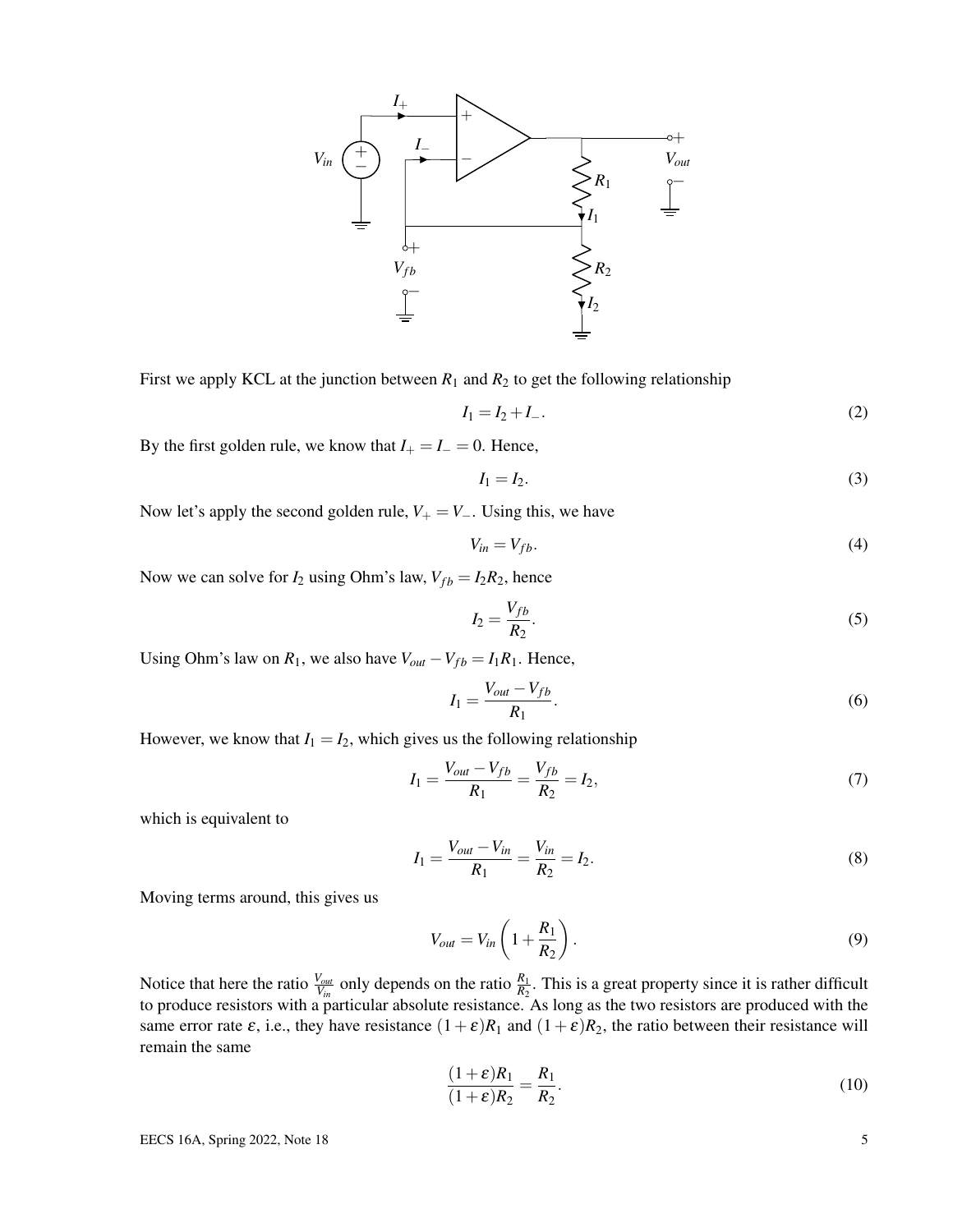#### 18.5 Second golden rule revisited

Recall that in the last section, we stated the second golden rule  $U_+ = U_-$ , i.e., the voltage potential at the positive input terminal (relative to ground) and the voltage at the negative input terminal (relative to the same ground) are the same when there is negative feedback. Now we would like to justify why this is the case. We return to the block diagram we drew earlier for a general negative feedback loop, but now focus on its application in circuits.



Observe that if  $V_{fb}$  remains unchanged and  $V_{in}$  goes up, then  $V_{error}$  goes up. Then since *A* is a positive number,  $V_{out}$  also goes up, which causes  $V_{fb}$  to become more negative. The magnitude of  $V_{error}$  goes down as  $V_{fb}$  becomes more negative, meaning that the system is going to stabilize itself. Now what if we change the minus sign to a plus sign in the diagram, i.e., changing the system into a positive feedback system. With a similar logic, you could verify that if  $V_{in}$  goes up,  $V_{fb}$  goes up, but  $V_{error}$  goes up, which further causes  $V_{out}$ to go up. We see that it is not possible to stabilize the system. Let's look at the negative feedback op amp circuit we've seen earlier,



We know that when  $V_{in}$  increases,  $V_{out}$  also increases since  $V_{out} = A (V_{in} - V_{fb})$ . When  $V_{out}$  increases,  $V_{fb} =$ *R*2  $\frac{R_2}{R_1+R_2}V_{out}$  also increases, which then causes  $V_{error}$  ( $V_{error} = V_{in} - V_{fb}$ ), and hence,  $V_{out}$  to go down. (Note in this case,  $f = \frac{R_2}{R_1 + R_2}$  $\frac{R_2}{R_1+R_2}$  in the block diagram.) Now let's derive why  $U_+ = U_-$  in this case. We know that in the above circuit,  $U_+ = V_{in}$  and  $U_- = V_{fb}$ . Let's redraw the block diagram.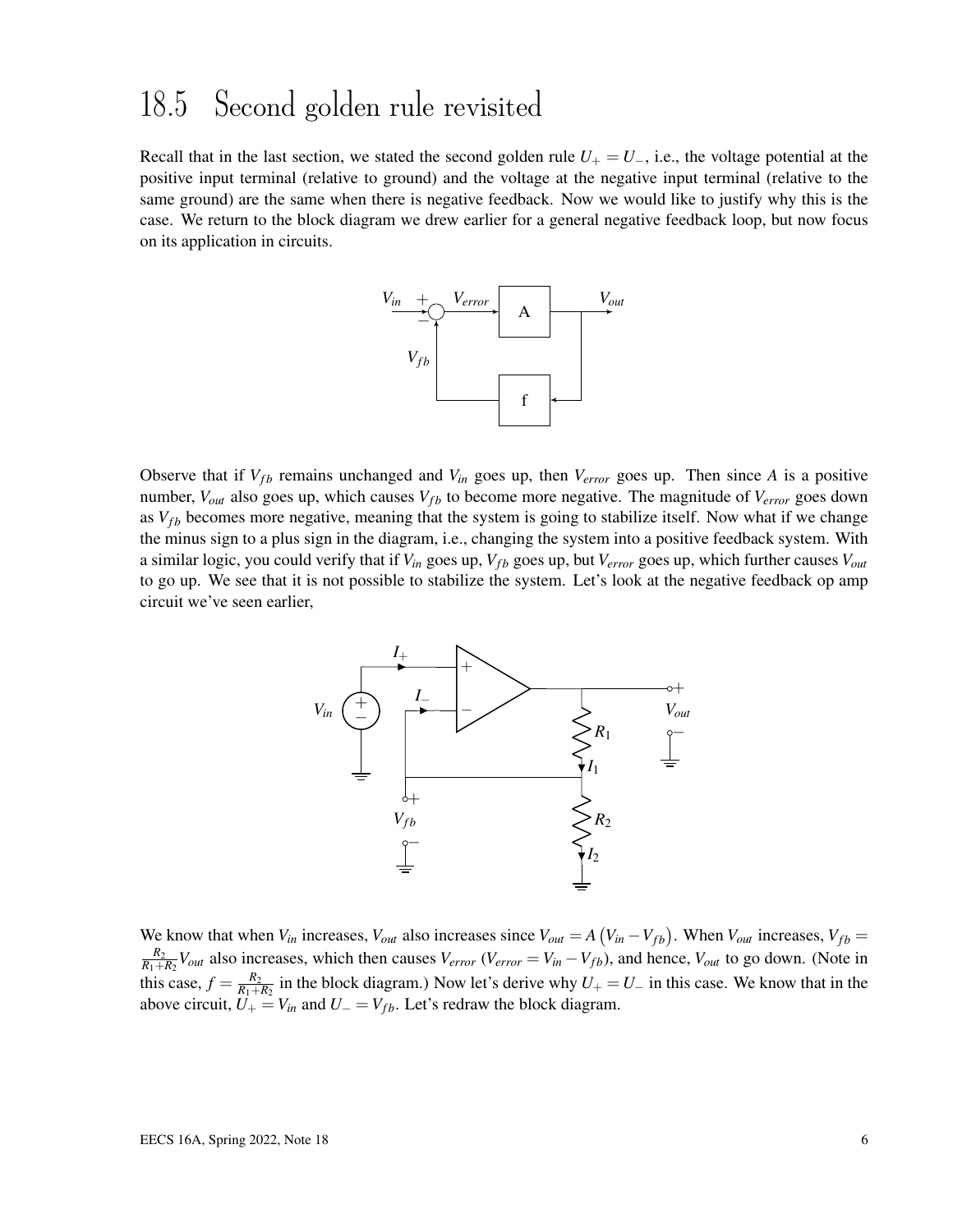

Now when the system stabilizes, we have

$$
V_{error} = U_{+} - U_{-}
$$
\n<sup>(11)</sup>

$$
V_{out} = AV_{error} = A\left(U_{+} - U_{-}\right) \tag{12}
$$

$$
U_{-} = fV_{out} \tag{13}
$$

Combining the last two equations, we have

$$
V_{out} = A \left( U_{+} - f V_{out} \right), \tag{14}
$$

which gives us

$$
V_{out}(1+Af) = AU_{+}.\tag{15}
$$

Finally, we have

$$
V_{out} = \frac{A}{1 + Af} U_{+}.
$$
 (16)

Hence,

$$
U_{-} = fV_{out} = \frac{fA}{1 + Af}U_{+}.
$$
\n(17)

Now we know that the gain *A* is very large, hence *f A* is very large. Hence, the ratio

$$
\frac{fA}{1+Af} \approx 1.\tag{18}
$$

Thus, when *A* → ∞ which is what we assume for an ideal op amp,  $U_+ = U_-$ .

## 18.6 Inverting op amp

Let's apply what we've learned so far about Golden rules and negative feedback to the following op amp circuit:

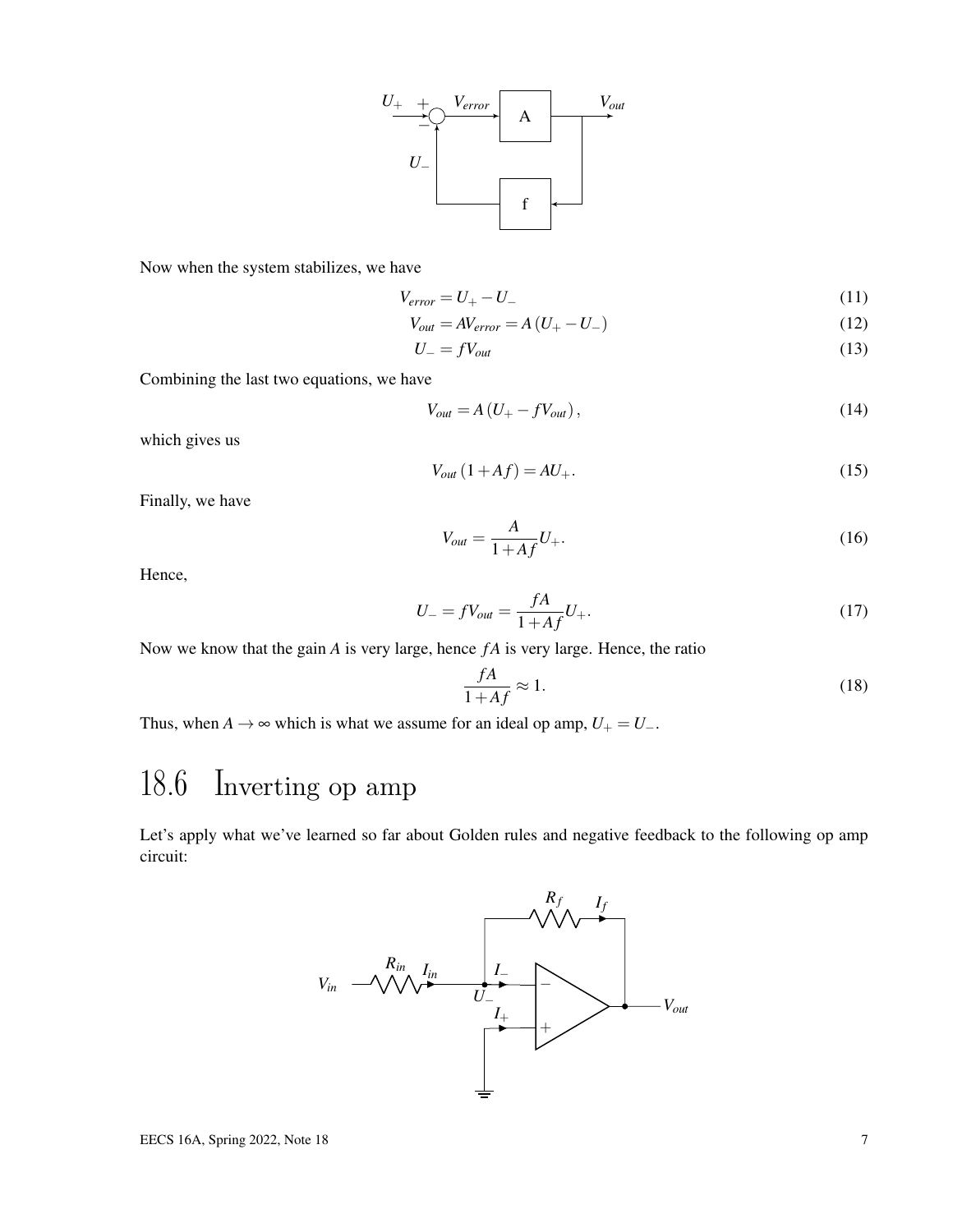Given an ideal op-amp (with power rails of sufficiently large magnitude), what is *Vout* if we input an arbitrary voltage of *Vin*?

The first golden rule says that  $I_-=I_+=0$ . Hence using KCL at the node labelled with voltage  $V_-,$  we have

$$
I_{in} = I_- + I_f = 0 + I_f = I_f.
$$
\n(19)

We have

$$
I_{in} = I_f. \tag{20}
$$

Now, let's apply the second golden rule,  $U_+ = U_-$ . Since the positive input terminal is connected to ground,  $U_+ = 0$ . Hence, we have

$$
U_{+} = U_{-} = 0. \tag{21}
$$

By Ohm's law,

$$
I_{in} = \frac{V_{in} - U_{-}}{R_{in}} = \frac{V_{in}}{R_{in}}
$$
\n
$$
(22)
$$

$$
I_f = \frac{U_- - V_{out}}{R_f} = -\frac{V_{out}}{R_f}.
$$
\n(23)

Since  $I_{in} = I_f$ , we have

$$
\frac{V_{in}}{R_{in}} = -\frac{V_{out}}{R_f}.\tag{24}
$$

Moving terms around, we have

$$
V_{out} = -\frac{R_f}{R_{in}} V_{in}.
$$
\n(25)

Observe that the output voltage is a multiple of the input voltage with a scaling factor of  $-\frac{R_f}{R_f}$  $\frac{R_f}{R_{in}}$ . In addition, notice that the *Vout* and *Vin* are of opposite signs. This type of circuit is what we call an inverting amplifier.

### 18.7 More complicated op amp example

Now let's take a look at a slightly more complicated op amp circuit example with two voltage sources: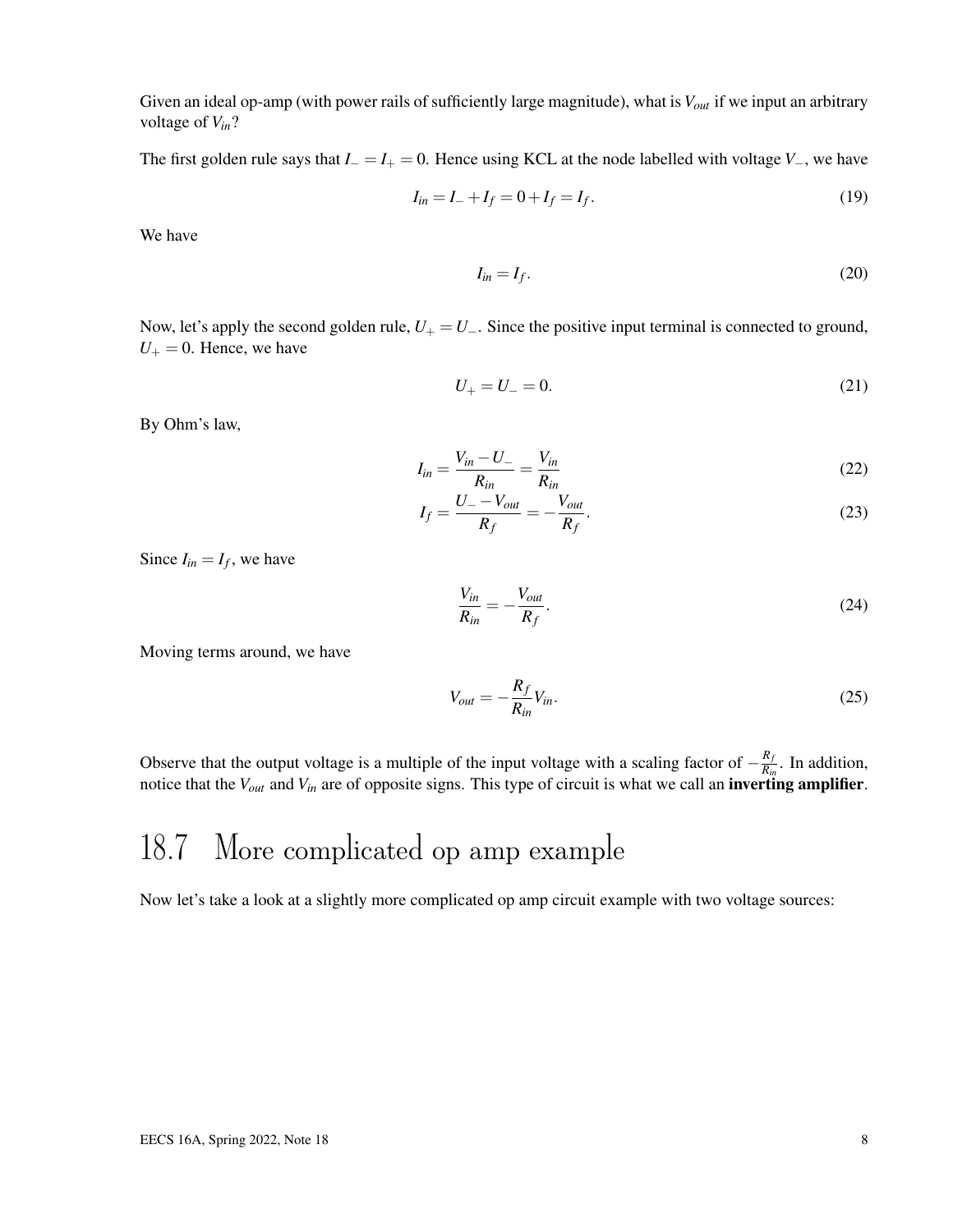

First, let's apply the first golden rule, *I*<sup>−</sup> = *I*<sup>+</sup> = 0. Applying KCL at the node labelled *V*−, we have

$$
I_1 + I_2 = I_- + I_3 = 0 + I_3 = I_3. \tag{26}
$$

Hence, we have

$$
I_1 + I_2 = I_3. \t\t(27)
$$

Now by the second golden rule and the fact that the positive input terminal is connected to ground, we have

$$
U_{+} = U_{-} = 0. \tag{28}
$$

Applying Ohm's law at each of the three resistors, we have

$$
I_1 = \frac{V_1 - U_-}{R_1} = \frac{V_1}{R_1} \tag{29}
$$

$$
I_2 = \frac{V_2 - U_-}{R_2} = \frac{V_2}{R_2} \tag{30}
$$

$$
I_3 = \frac{U_- - V_{out}}{R_3} = -\frac{V_{out}}{R_3}
$$
 (31)

(32)

Plugging in the above result to the KCL equation  $I_1 + I_2 = I_3$  derived previously, we have

$$
\frac{V_1}{R_1} + \frac{V_2}{R_2} = -\frac{V_{out}}{R_3}.
$$
\n(33)

Multiplying both sides by  $R_3$ , we have

$$
V_{out} = -\frac{R_3}{R_1}V_1 - \frac{R_3}{R_2}V_2, \tag{34}
$$

relating the final output with the two inputs  $V_1$  and  $V_2$ .

EECS 16A, Spring 2022, Note 18 9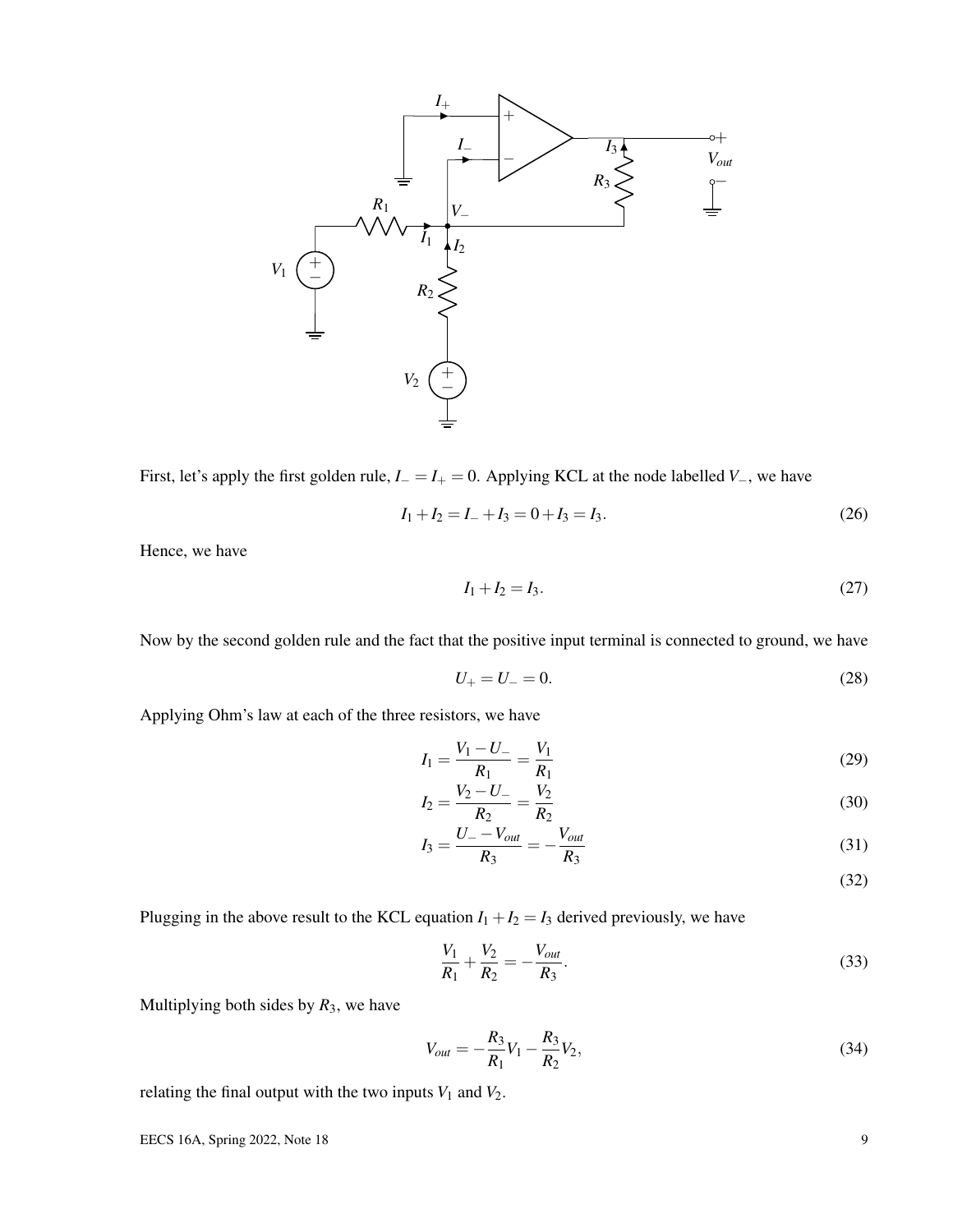## 18.8 Practice Problems

These practice problems are also available in an interactive form on the course website.

- 1. True or False: We can use both Golden Rules to analyze any op-amp circuit.
- 2. True or False: An op-amp can operate without externally supplied power.
- 3. Find an expression for the output voltage  $V_{\text{out}}$  in terms of the input voltage  $V_{\text{in}}$  if the comparator is not railing (the output is between *V<sub>DD</sub>* and *V<sub>SS</sub>*). Assume that the op-amp has a gain of *A*.



- 4. An op-amp does not change the voltage of the circuit it is connected to because:
	- (a) it has infinite gain.
	- (b) it has infinite input resistance.
	- (c) the Thévenin equivalent resistance at the output is 0.
- 5. If we switched the negative terminal and the positive terminal on an op-amp in negative feedback, would the gain across the amplifier be the same? For example, consider the op amp below.



- (a) Yes, it would be the same.
- (b) No, it would be the inverse of the original gain.